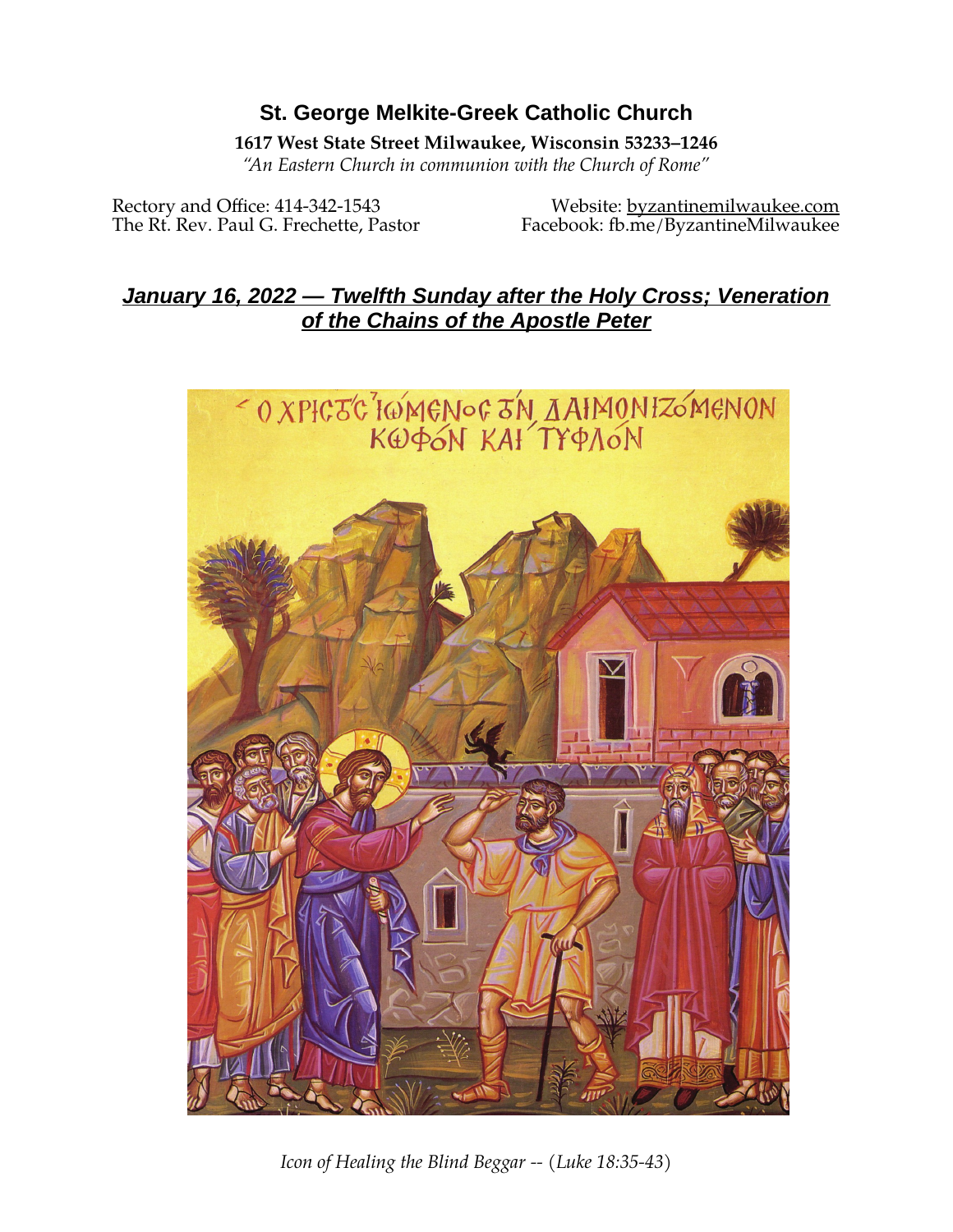#### **St. George Melkite-Greek Catholic Church**

**1617 West State Street Milwaukee, Wisconsin 53233–1246**

*"An Eastern Church in communion with the Church of Rome"* Rectory and Office: 414-342-1543 Website: [byzantinemilwaukee.com](https://byzantinemilwaukee.com/) The Rt. Rev. Paul G. Frechette, Pastor Facebook: fb.me/ByzantineMilwaukee

### *Divine Liturgy*

*Livestreams and recordings of services on the parish's Facebook page: [facebook.com/pg/Byzan](https://www.facebook.com/pg/ByzantineMilwaukee/videos/)[tineMilwaukee/videos/.](https://www.facebook.com/pg/ByzantineMilwaukee/videos/) An account is not needed.*

**Intention:** Happy and eternal repose of the soul of THOMAS Hackford (req. by Fr. Philaret)

#### **Hymns**

**Troparion of the Resurrection (Tone 1):** While the stone was sealed by the Jews and soldiers were watching your sacred body, You rose, O Savior, on the third day, giving life to the world. Wherefore, O Giver of life, the powers of heaven cried out: Glory to your resurrection, O Christ. Glory to your kingdom, glory to your Plan of redemption, O You who alone are the Lover of mankind.

**Troparion of Peter:** Without leaving Rome, you have come to us, you who preside over the Apostles by the power of the venerable chains you bore. While honoring them with faith, we beseech you that, through your intercession, God may grant us great mercy.

**Troparion of St. George:** St. George: O Great among the saints and glorious martyr, George, since you are a deliverer of captives, a doctor for the sick and a noble attendant to kings, intercede for us to Christ God, that he may save our souls!

**Kontakion of the Presentation of our Lord:** O Christ our God who through your birth have sanctified the virginal womb and have now blessed the arms of Simon, today You have come to save us. O Lord, when wars prevail, keep your people in peace and strengthen our Public Authorities in every good deed, for You alone are the lover of Mankind.

**Prokimenon:** Be glad in the Lord and rejoice, you just; exult, all you upright of heart.

*Stichon:* Happy are those whose faults are taken away, and whose sins are covered.

#### **Apostolic Reading:** Acts 12:1-11

In those days King Herod set hands on certain members of the Church to do them harm. He had James, the brother of John, put to death by the sword.

And seeing that it pleased the Jews, he proceeded to have peter arrested also. (It was the days of Unleavened Bread) After his arrest, he had him thrown into jail, and he set up four squads of four soldiers each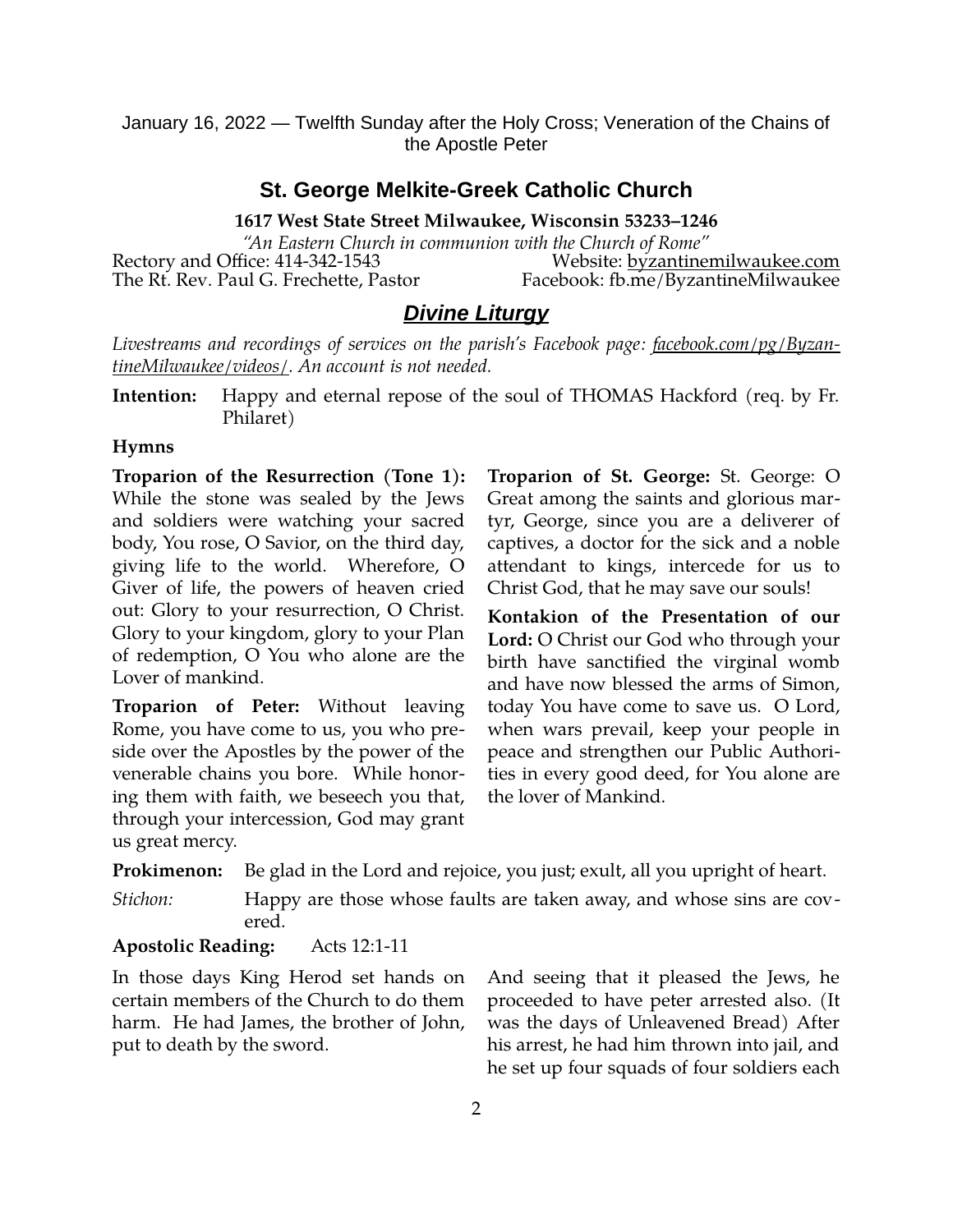to guard him, intending to bring him before the people after the Passover. And while Peter was kept in the jail, constant prayer was being made to God in his behalf.

Now, when Herod was about to bring him forth that same night, Peter was sleeping between two soldiers, bond with two chains, and watchmen before the door stood beside him, and a light shone in the cell; and he nudged Peter on the side and wake him up, saying, "Get up quickly!" And the chains dropped from his hands. And the angel said to him, "Tighten your belt and put on your sandals." And he did; and he said to him, "Wrap yourself in your cloak and follow me." And he followed him out, not knowing that what the angel was doing was real, for he thought he was dreaming. But they passed by the first and the second guard and reached the iron gate that led to the city – and it opened to them by itself. And they went out and walked along one street, and suddenly the angel left him. Then Peter came to his senses and said, "Now I know for certain that the Lord sent his angel and rescued me from Herod's hands, and from all the Jewish people were plotting!"

**Alleluia:** Happy the one you have chosen and adopted: he shall dwell in your courts.

*Stichon:* Stichon: And his name shall survive for ever and ever.

**Gospel:** Healing of the Ten Lepers, Lk 17: 12-20

At that time as Jesus was entering a certain village, there met him ten lepers, who stood afar off and lifted up their voice, crying, "Jesus, master, have pity on us." And when he saw them he said, "Go, show yourselves to priests." And it came to pass as they were on their way that they were made clean. But one of them, seeing that he was made clean, returned, with a loud voice glorifying God, and he fell on his face at his feet, giving thanks; and he was a Samaritan. But Jesus answered and said, "Were not the ten made clean? But where are the nine? Has no one been found to return and give glory to God except this foreigner?" And he said to him, "Arise, go your way, for your faith has saved you."

#### **Stewardship**

Last Sunday: stole offerings=\$50; donations=\$300; candles=\$20; ordinary collections=\$378. Thanks for your generosity!

Owed to eparchy (assessment, retirement and medical insurance; last updated December 19, 2021): \$33,738

Donation letters for tax purposes will be sent in January. Please contact Benjamin Neumann with any questions: [benjamin@byzantinemilwaukee.com](mailto:benjamin@byzantinemilwaukee.com).

Want to automate donations? One-time or monthly payments via **PayPal**: [byzantinemil](https://byzantinemilwaukee.com/donate/)[waukee.com/donate.](https://byzantinemilwaukee.com/donate/) Use your bank's **online billpay** (payee information): St. George's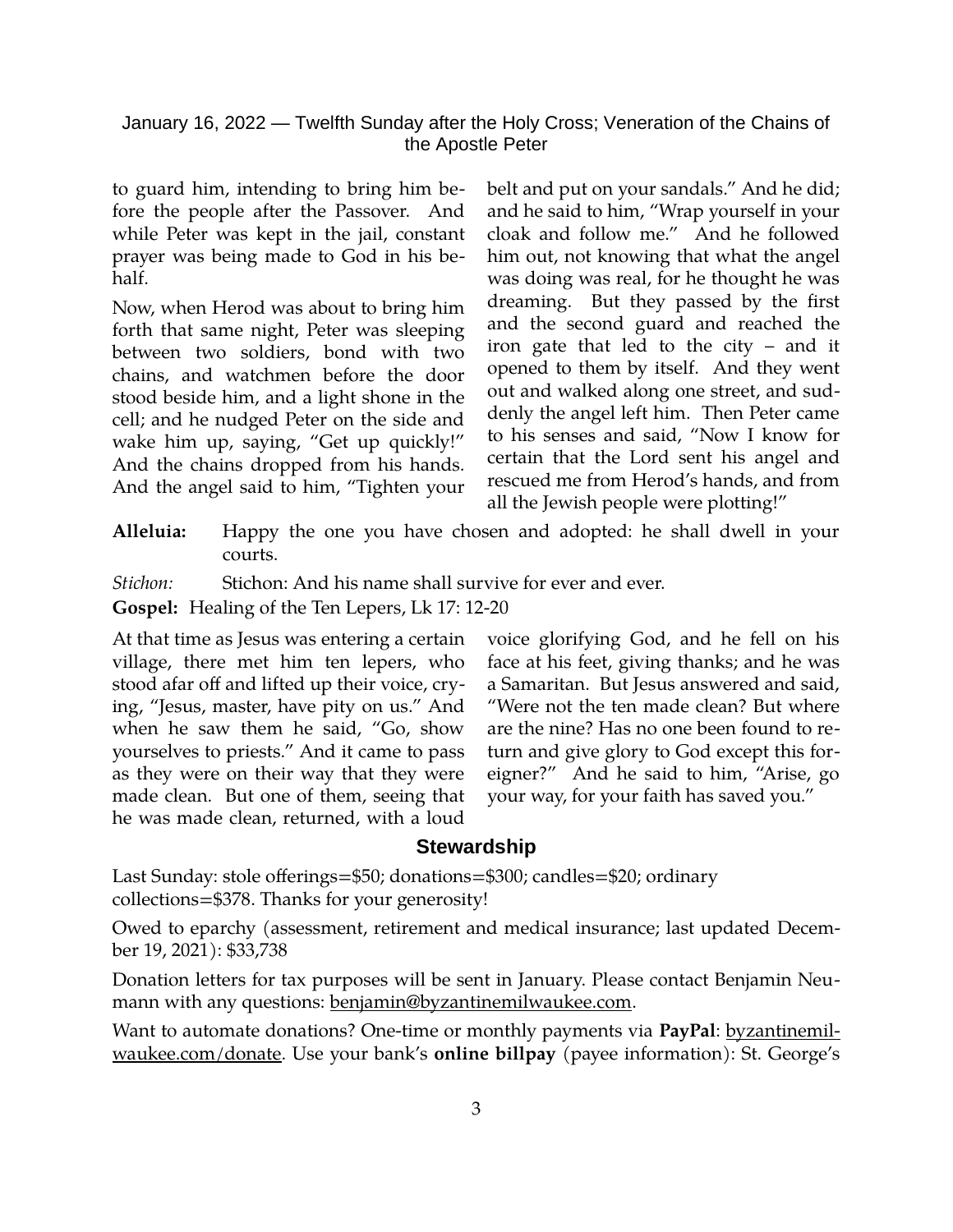Syrian Congregation · 1617 W State St · Milwaukee, WI 53233-1246; phone: (414) 342 1543; email: [info@byzantinemilwaukee.com](mailto:info@byzantinemilwaukee.com).

### **Prayer List**

Please remember—All those who are sick and in need: Alice Herro\*, Nick Langenfeld, Margaret Littlefield (mother of Fr. Philaret) Barb Moden (sister of Jan Taylor), Eva Nora (niece of the Noras), Bob Peterson, Joe Radanovich, the Rebholz family, Eva Saseen (Theresa and Janelle Herro's niece), Jan Taylor, Kathy Tomaz, John Zambo and Kathy Zambo. For those we have been asked to pray for: Justin & Krysten Hager (Jan Taylor).

\* Please particularly remember Alice Herro who has been having health issues recently.

## **Schedule for This Week**

**Sunday:** *Fifteenth Sunday after the Holy Cross* 10:30am Divine Liturgy

**Congratulations and Happy Birthday** to Janelle Herro (1/17), Rosette Khoury (1/17) and Dunya Khoury (1/18). May God grant you many years!

## **Winter Weather**

Please take care with winter weather. Even if services are not canceled, only come if it is safe for you to travel.

### **[COVID-19](mailto:j1ordan2000@yahoo.com)**

According to the Milwaukee Health Department, the best way to stop the community spread of COVID-19 is to take preventative action to protect yourself and others:

- Get a COVID-19 vaccine as soon as you can [\(city.milwaukee.gov/CovidVax\)](https://city.milwaukee.gov/CovidVax). Vaccines are safe and readily available at walk-in clinics throughout the community for anyone over the age of 12 years old.
- Wear a mask that covers your nose and mouth to help protect yourself and others, and stay at least 6 feet apart from others who don't live with you.
- Avoid crowds and poorly ventilated indoor spaces, and improve ventilation whenever possible.
- Wash your hands often with soap and water. Use hand sanitizer if soap and water aren't available.

More information is available from the health department: [city.milwaukee.gov/coron](https://city.milwaukee.gov/coronavirus)[avirus](https://city.milwaukee.gov/coronavirus)

# **Healing the Blind**